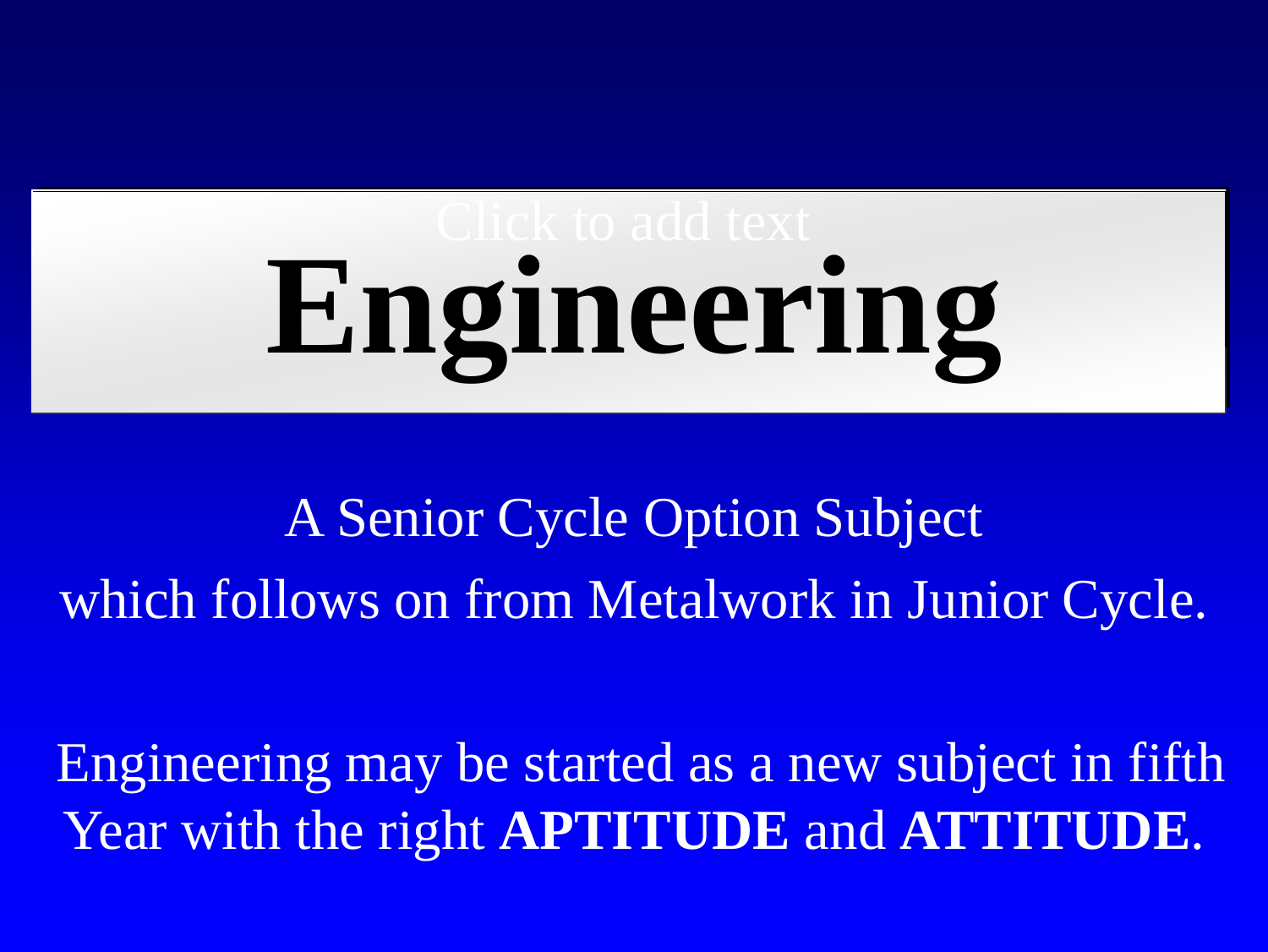

- Structure of Materials  $\Box$
- Properties of Materials  $\Box$
- Iron and Steel  $\Box$
- Non-Ferrous Metals  $\Box$
- Alloys  $\Box$
- **Plastics**  $\Box$
- Metrology  $\Box$
- Testing of Materials  $\Box$
- Manufacturing  $\Box$
- Design  $\Box$

Heat Treatment The Lathe The Milling Machine Precision Grinding Theory of Metal Cutting Welding Adhesive Bonding **Electronics Pneumatics** CNC Special Topic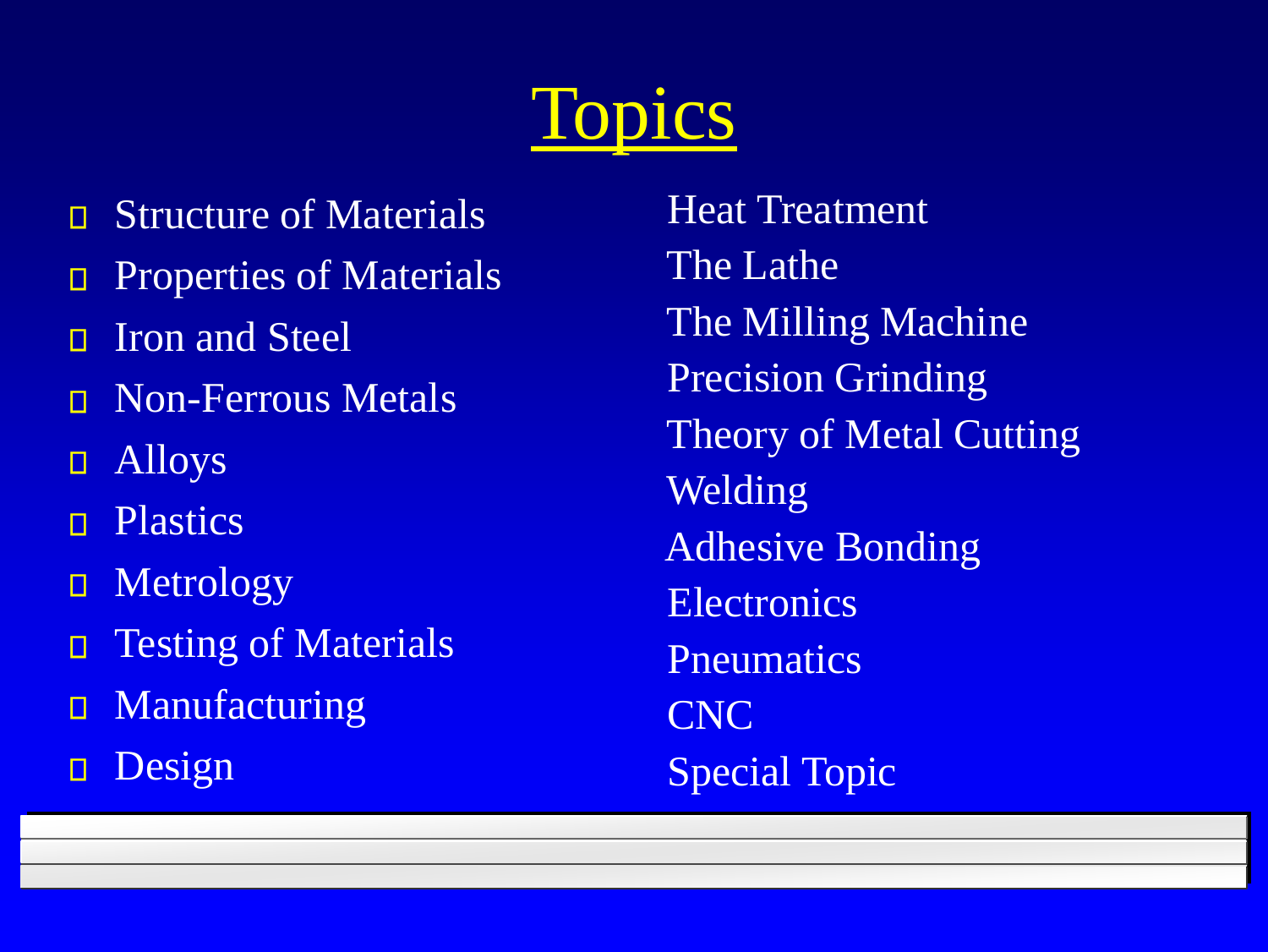## Two Year Programme

**5 th Year**

- **Sept – Dec:** All practical to acquire necessary skills.
- **Jan – Easter:** Short pieces of work based on course.
- **Easter – June:** Group  $\Box$ Project
- Summer Test:  $\mathbf{\Pi}$ 
	- (i) Group Project 30%, (ii) Practical test - 30% (iii) Written test - 40%

#### **6 th Year**

**Sept – Nov:** All Theory This is the best time to get a clear run at the course.

**Nov – Mar** - Project work – 25% (Different each year) **Feb** – (Mock Exams) **May** – Practical Test (6hr) – 25% **June** – Written Test (3hr) – 50%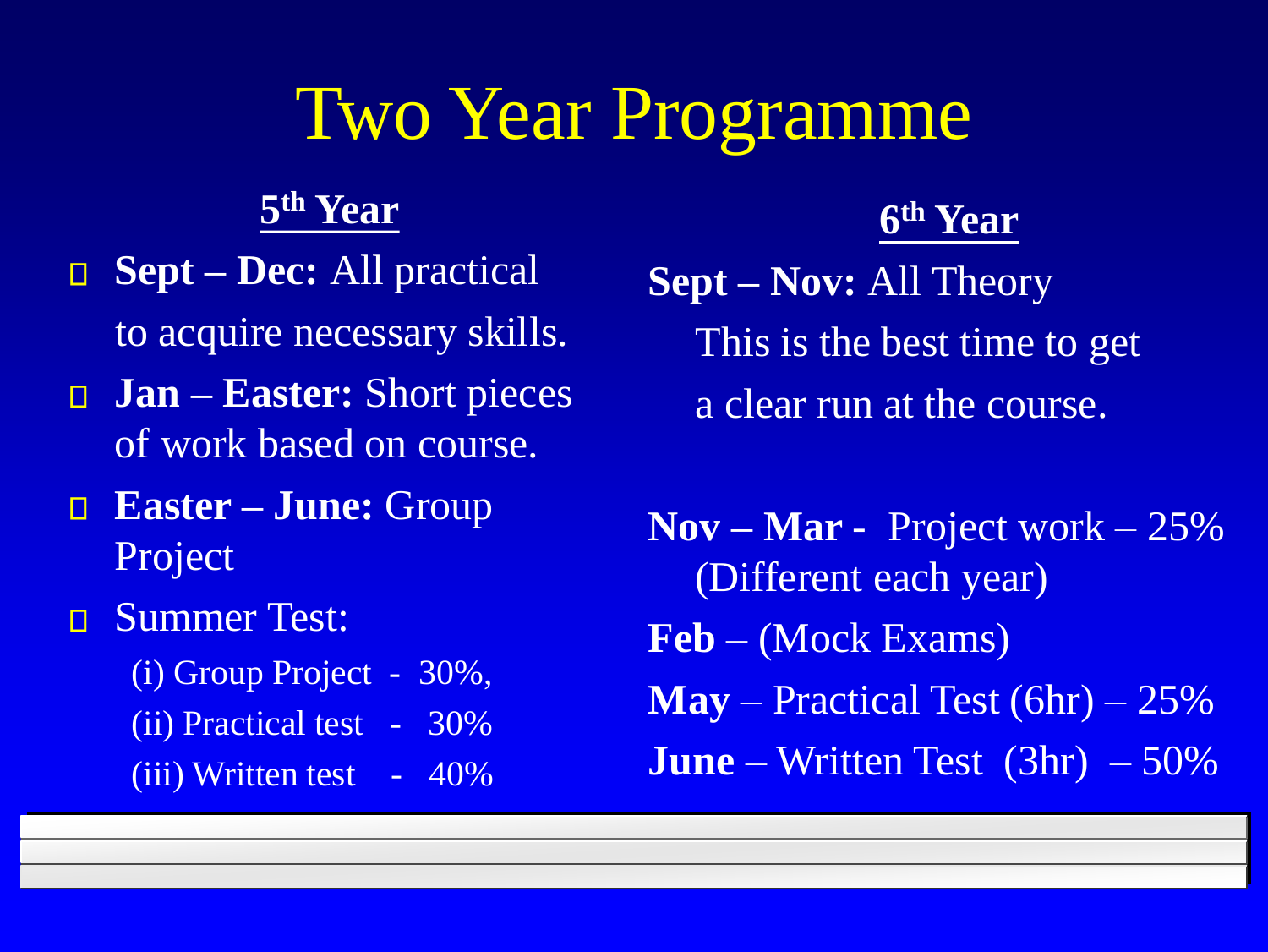# LCH Project 2019

- Design and make a model of  $\Box$ the Aerobobil
- The model must have:  $\Box$
- 1. Forward propulsion
- 2. Retractable wings
- 3. A unique feature

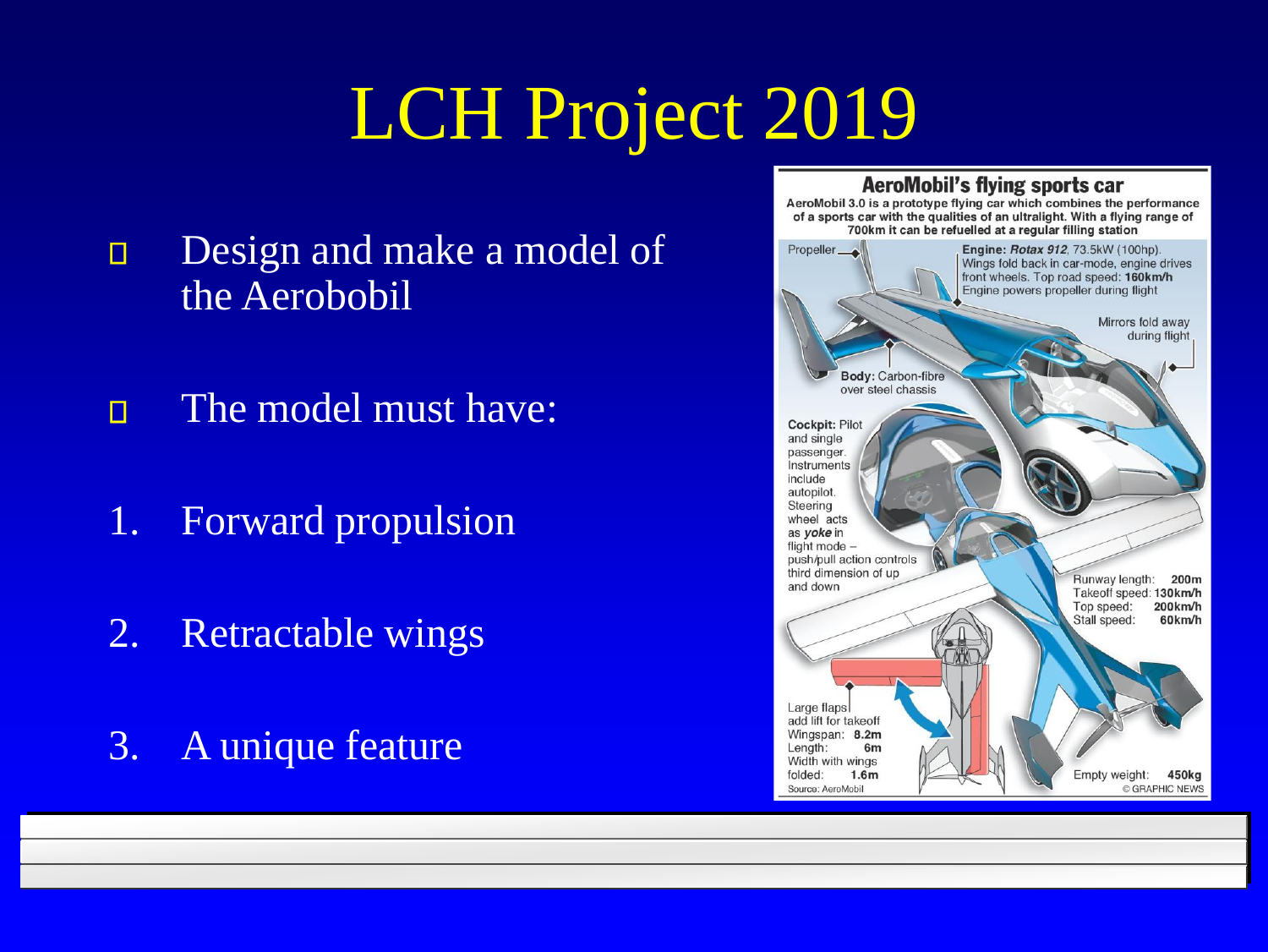# LCO Project 2014

- Make a Model Jeep.  $\Box$
- The model must have:  $\Box$
- 1. An electrical drive system
- 2. A decorative feature to enhance its appearance

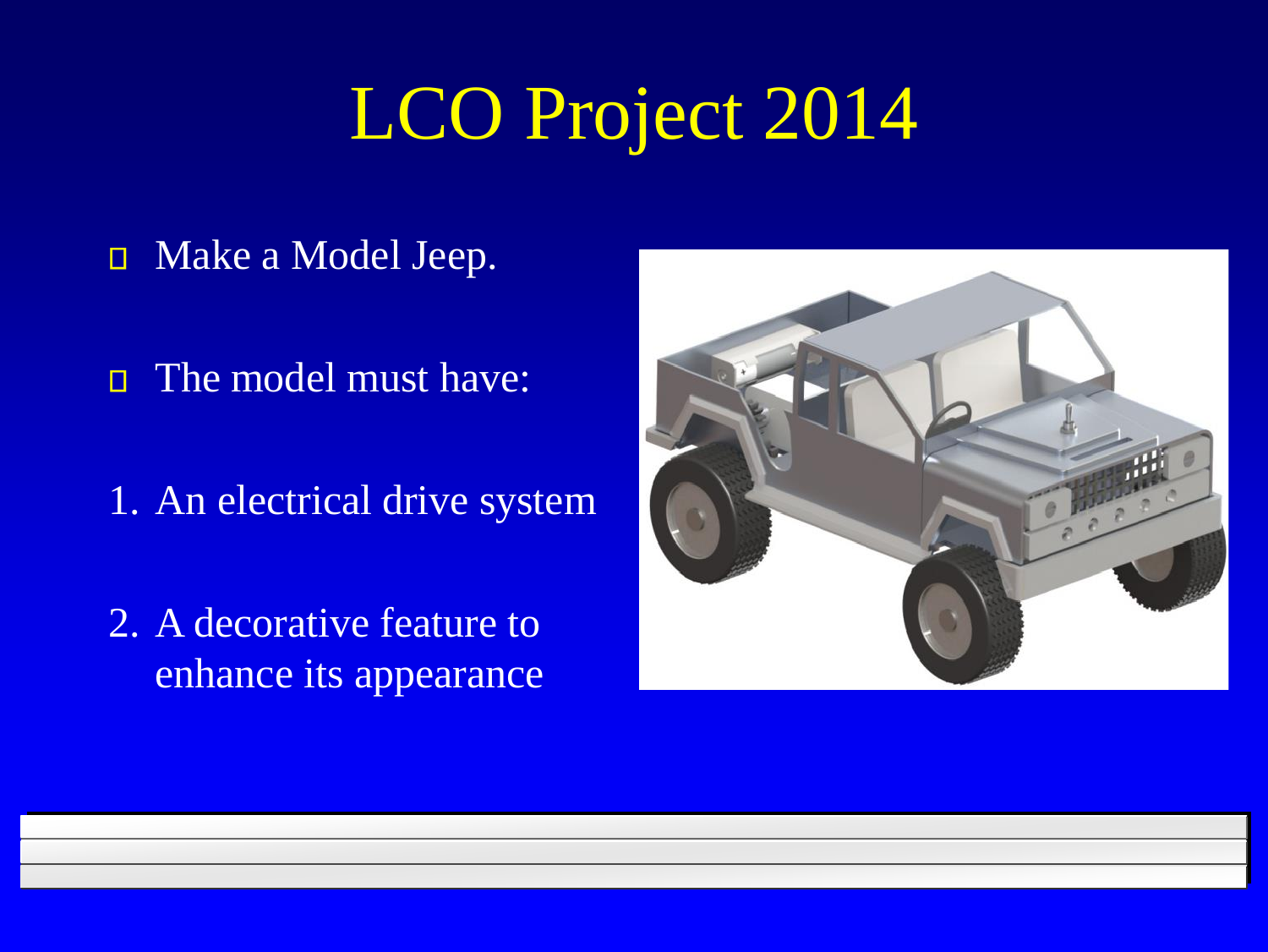## Assessment

Level

30%

30%

40%

| <b>D</b> Higher Level |     | Ordinary  |
|-----------------------|-----|-----------|
| <b>D</b> Project      | 25% | Project   |
| <b>Practical</b>      | 25% | Practical |
| $\Box$ Theory         | 50% | Theory    |

Note: The Practical Test is common to both levels.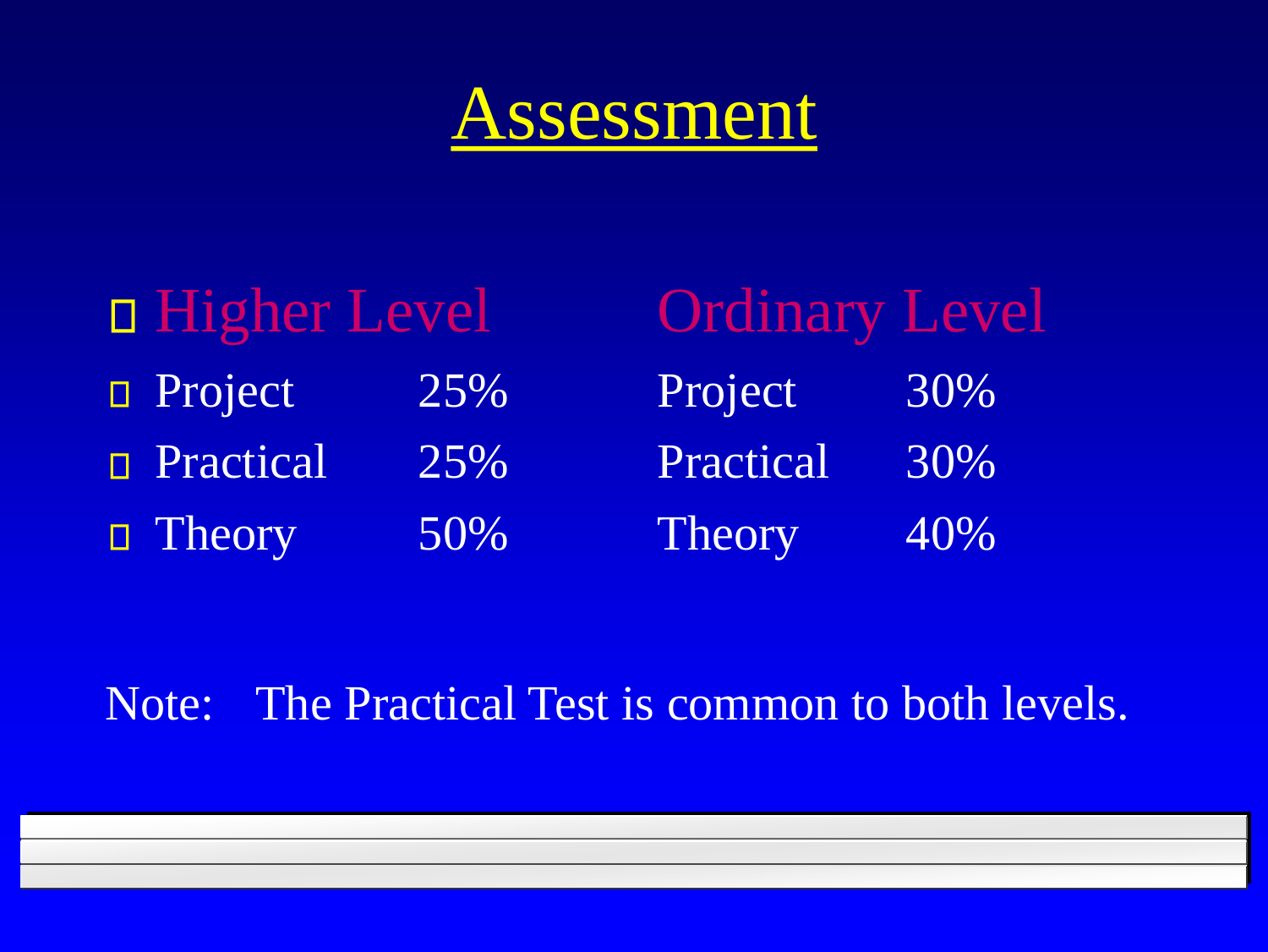### **Textbook**

#### New Engineering Technology

#### written by Lawrence Smyth and Liam Hennessy

published by The Educational Company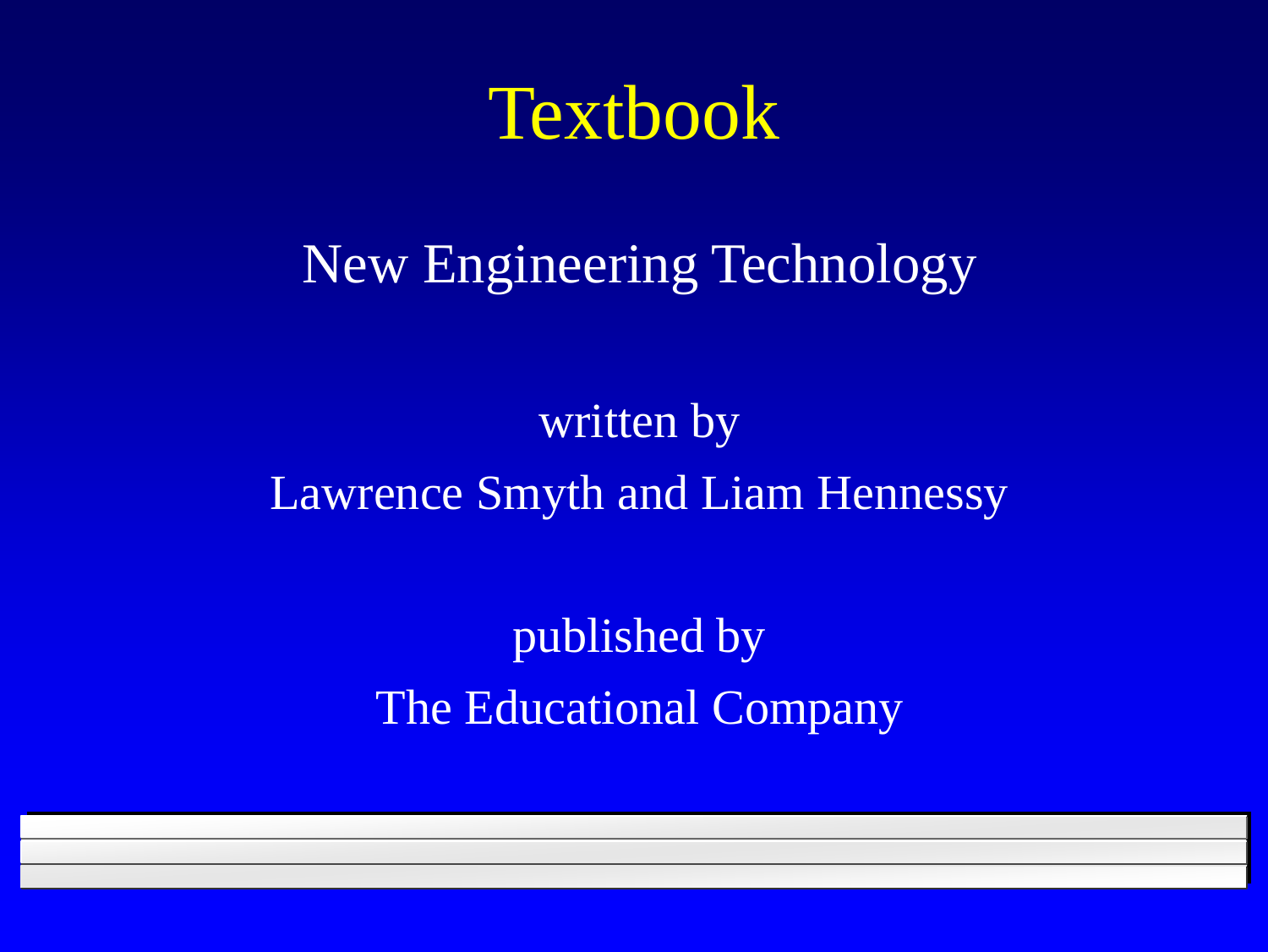# Reasons to do Engineering

Good reasons:

- Did Metalwork or MT Wood and liked it.  $\Box$
- Have good Technological abilities.  $\Box$
- Like how the assessment is arranged.  $\Box$
- Would like to study Engineering in College???  $\Box$
- Fancy a career in some area of Engineering.  $\Box$
- Not so good reasons:
- *Like the sound of the word Engineering.*
- *It's all about engines, vroom, vroom!*  $\Box$
- *Friends are doing it and I don't want to be left out.* $\Box$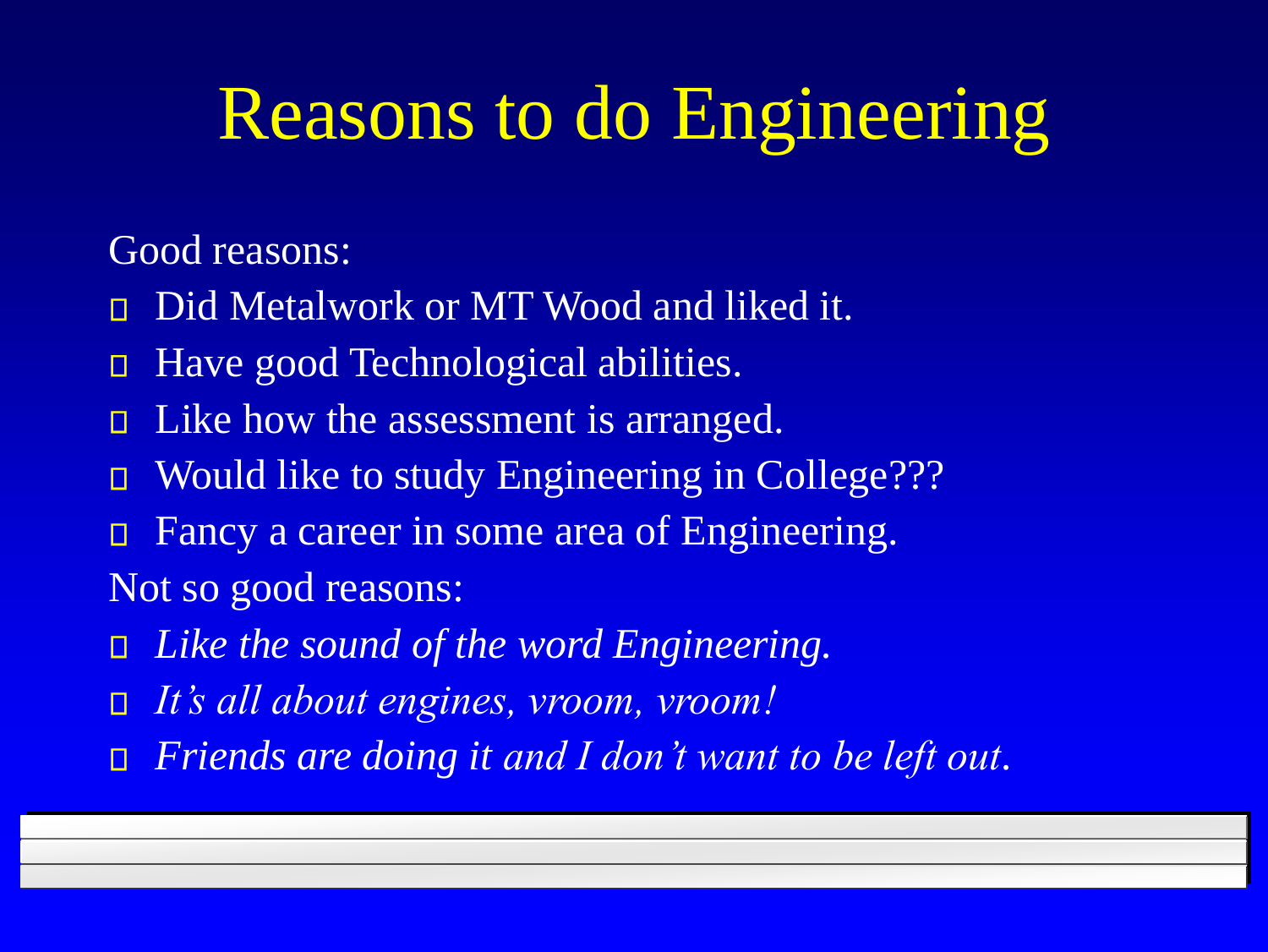# Need more info?

| Come to G14 and                                     | Speak to                                  |
|-----------------------------------------------------|-------------------------------------------|
| have a look around.                                 | JON or JM                                 |
| Chat to $5th$ or $6th$ yr.<br>Engineering students. | Have a look at the<br>Textbook & Website. |

# www.newparkmetalwork.com